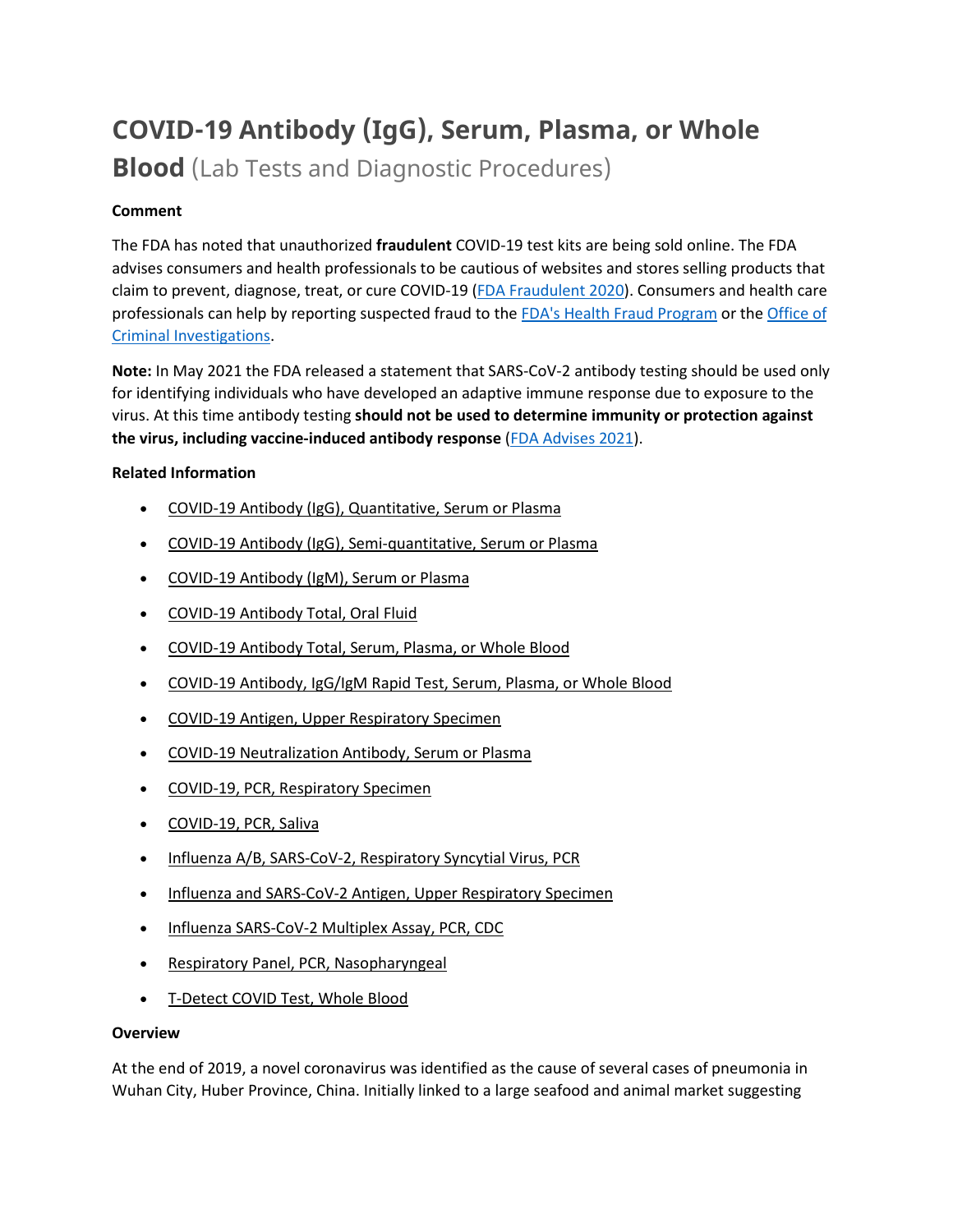animal-to-human spread, person-to-person transmission was quickly confirmed (Li Q 2020). The virus spread rapidly worldwide and in January 2020, the World Health Organization (WHO) declared the outbreak a "public health emergency of international concern." On March 11, 2020, the WHO publicly characterized COVID-19 as a pandemic.Currently, more than 400 million infections have been confirmed globally in over 200 countries and territories with over 6 million deaths [\(WHO situation rept 2022\)](https://www.who.int/emergencies/diseases/novel-coronavirus-2019/situation-reports).

The novel virus has been named **severe acute respiratory syndrome coronavirus 2 (SARS-CoV-2)** and the disease it causes has been named **coronavirus disease 2019, or COVID-19**. The virus spreads by contact with respiratory fluids (droplets or aerosol) produced when an infected person exhales (eg, breathes, speaks, coughs, sneezes, or sings). These droplet/aerosol particles can be

- inhaled directly into lungs
- directly deposited on exposed mucous membranes (eyes, mouth, nose)
- transferred to mucous membranes by hands contaminated with virus-containing respiratory fluids or by indirectly touching surfaces with virus on them [\(CDC SARS-CoV-2 Transmission 2021\)](https://www.cdc.gov/coronavirus/2019-ncov/science/science-briefs/sars-cov-2-transmission.html)

COVID-19 symptoms typically appear within 2 to 14 days (median of 5 days) of exposure and include **fever, chills, fatigue, cough, shortness of breath, myalgia, recent loss of taste or smell, vomiting or diarrhea, and/or sore throat**. Sickness ranges from a mild respiratory illness to severe disease including respiratory failure, septic shock, or other organ failure. Most fatalities have occurred in patients with underlying comorbidities, with overall global fatalities around 2 to 3 percent [\(WHO](https://www.who.int/emergencies/diseases/novel-coronavirus-2019/situation-reports)  [situation rept 2021\)](https://www.who.int/emergencies/diseases/novel-coronavirus-2019/situation-reports). The CDC currently estimates that about 30% of COVID-19 infections are asymptomatic, and 50% of transmission occurs prior to symptom onset [\(CDC Pandemic Planning 2021\)](https://www.cdc.gov/coronavirus/2019-ncov/hcp/planning-scenarios.html).

Although molecular nucleic acid acid amplification tests (NAAT) have become the current gold standard method for diagnosis of SARS-CoV-2 infection (see [COVID-19, PCR, Respiratory Specimen\)](https://online.lexi.com/lco/action/search/globalid/869331), there is also a need for serologic/antibody assays to assist in identifying infected patients, asymptomatic carriers, and exposed individuals, thus assuring timely treatment of patients, helping to prevent virus transmission, and determining depth of population exposure. The FDA has issued several Emergency Use Authorizations (EUA) for the qualitative detection of IgG antibodies to SARS-CoV-2. These IgG assays are intended for detecting individuals with an adaptive immune response to SARS-CoV-2, indicating recent or prior infection.

The FDA recently issued an EUA for the first COVID-19 self-collected at-home serology test. It is a prescription-required ELISA assay for the qualitative detection of IgG antibodies to SAR-CoV-2 in a fingerstick dried blood spot sample. The kit is shipped directly to patient's home and the collected specimen is sent to Symbiotica, Inc. laboratory for analysis (Symbiotica 2021).

# **Use/Indications**

Aid in the identification of individuals who have been exposed and/or recovered from SARS-CoV-2 infection by identifying an immune response. IgG assays should **not** be used to diagnose acute SARS-CoV-2 infection. It is recommended to use a viral (nucleic acid or antigen) test to diagnose acute infection [\(CDC Overview of Testing 2021\)](https://www.cdc.gov/coronavirus/2019-ncov/hcp/testing-overview.html).

• Support diagnosis of COVID-19 illness for patients who present later in infection (≥7 days). Serologic testing should be offered in addition to recommended molecular testing (CDC Interim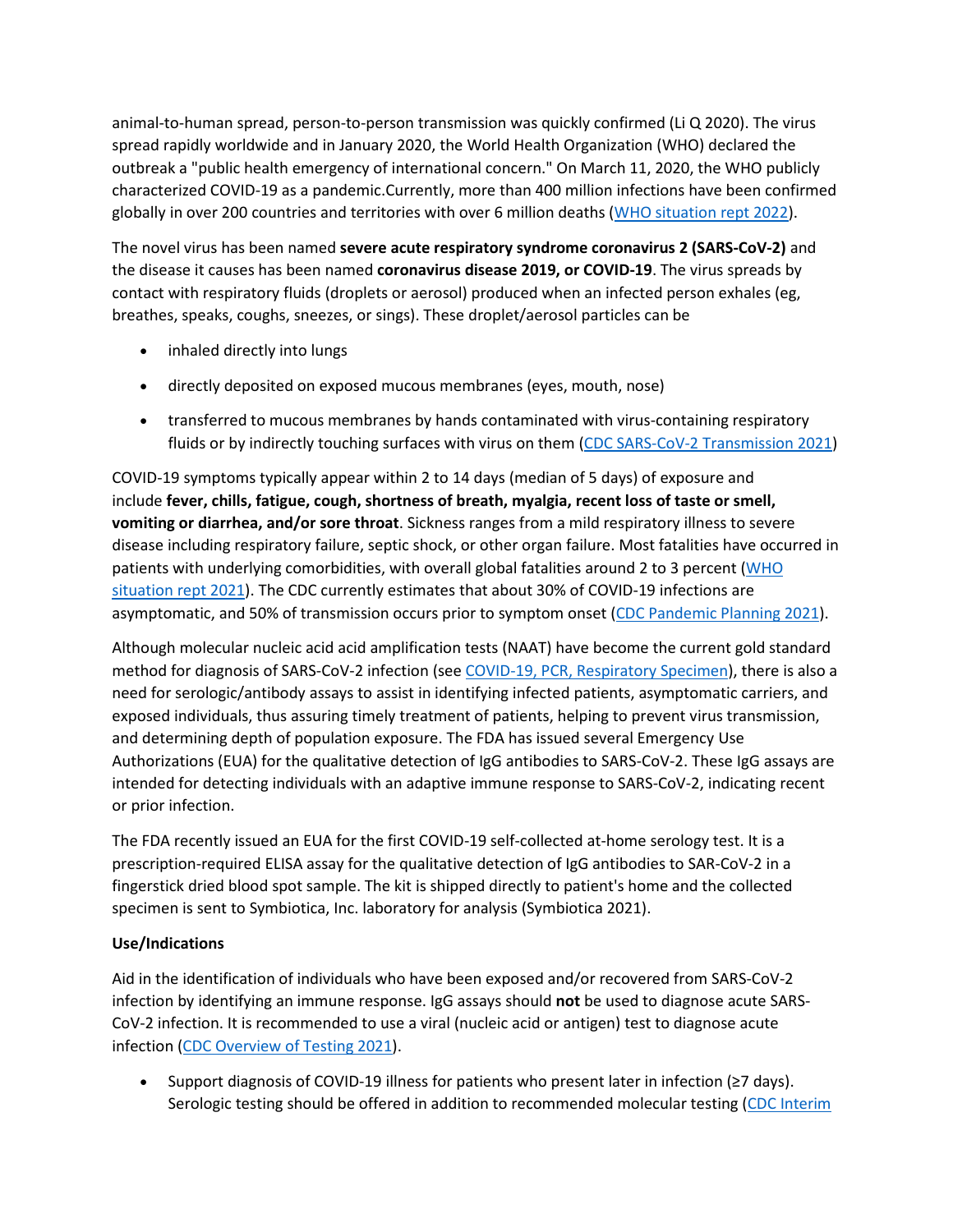[Guidelines 2021\)](https://www.cdc.gov/coronavirus/2019-ncov/lab/resources/antibody-tests-guidelines.html). During this time period, the sensitivity of nucleic acid detection is decreasing, and the sensitivity of serologic testing is increasing.

- $\circ$  A positive antibody test in a symptomatic patient (with negative viral test) at least 7 days post symptom onset. The CDC recommends proof of seroconversion (ie, two antibody tests, a negative result on initial specimen converting to a positive result on second specimen).
- Assessment of multisystem inflammatory syndrome (in both children and adults) and other post-acute sequelae of COVID-19 illness [\(CDC Interim Guidelines 2021;](https://www.cdc.gov/coronavirus/2019-ncov/lab/resources/antibody-tests-guidelines.html) [IDSA \[Hanson 2020\]\)](https://www.idsociety.org/practice-guideline/covid-19-guideline-serology/).
- Serosurveillance studies to estimate prevalence of infection (or vaccination) in a community [\(CDC Interim Guidelines 2021;](https://www.cdc.gov/coronavirus/2019-ncov/lab/resources/antibody-tests-guidelines.html) [IDSA \[Hanson 2020\]\)](https://www.idsociety.org/practice-guideline/covid-19-guideline-serology/).

IgG and IgM antibodies rise (almost) simultaneously and are detectable 1 to 3 weeks post symptom onset. IgG antibodies persist longer than other antibodies. As the time between infection and antibody testing increases, assays that measure IgG and total antibody may have more sensitivity. The [IDSA](https://www.idsociety.org/practice-guideline/covid-19-guideline-serology/)  [\[Hanson 2020\]](https://www.idsociety.org/practice-guideline/covid-19-guideline-serology/) recommends IgG antibody testing when repeated molecular testing is negative in symptomatic patients with high clinical suspicion (IgG testing 3 to 4 weeks post symptom onset maximizes sensitivity and specificity for detection of past infection). When laboratory confirmation is needed for clinical or epidemiological purposes, the [IDSA \[Hanson 2020\]](https://www.idsociety.org/practice-guideline/covid-19-guideline-serology/) recommends IgG antibody or total antibody 3 to 4 weeks after symptom onset to detect evidence of past SARS-CoV-2 infection. In children with multisystem inflammatory syndrome, the [IDSA \[Hanson 2020\]](https://www.idsociety.org/practice-guideline/covid-19-guideline-serology/) recommends both IgG antibody and NAAT to provide evidence of current or past infection.

## **Test Includes**

Qualitative detection of IgG antibodies to SARS-CoV-2

## **Contraindications**

Although some individuals (23% to 63%) will develop antibodies within the first week of symptom onset, the IDSA recommends *against* serologic testing during the first two weeks (14 days) following symptom onset due to variable sensitivities and specificities of available assays (IDSA [Hanson 2020]).

Assessing immunity to COVID-19 following vaccination or assessing the need for vaccination in an unvaccinated person via antibody testing in **not** currently recommend [\(CDC Interim Guidelines 2021\)](https://www.cdc.gov/coronavirus/2019-ncov/lab/resources/antibody-tests-guidelines.html).

Test should **not** be used for screening of donated blood for the purpose of preventing COVID-19 transmission.

## **Specimen**

Serum, plasma, whole blood (venous or fingerstick), dried blood spot (DBS) (manufacturer dependent)

# **Container(s)**

- Confer with testing laboratory for proper specimen container and collection.
- Dried blood spot card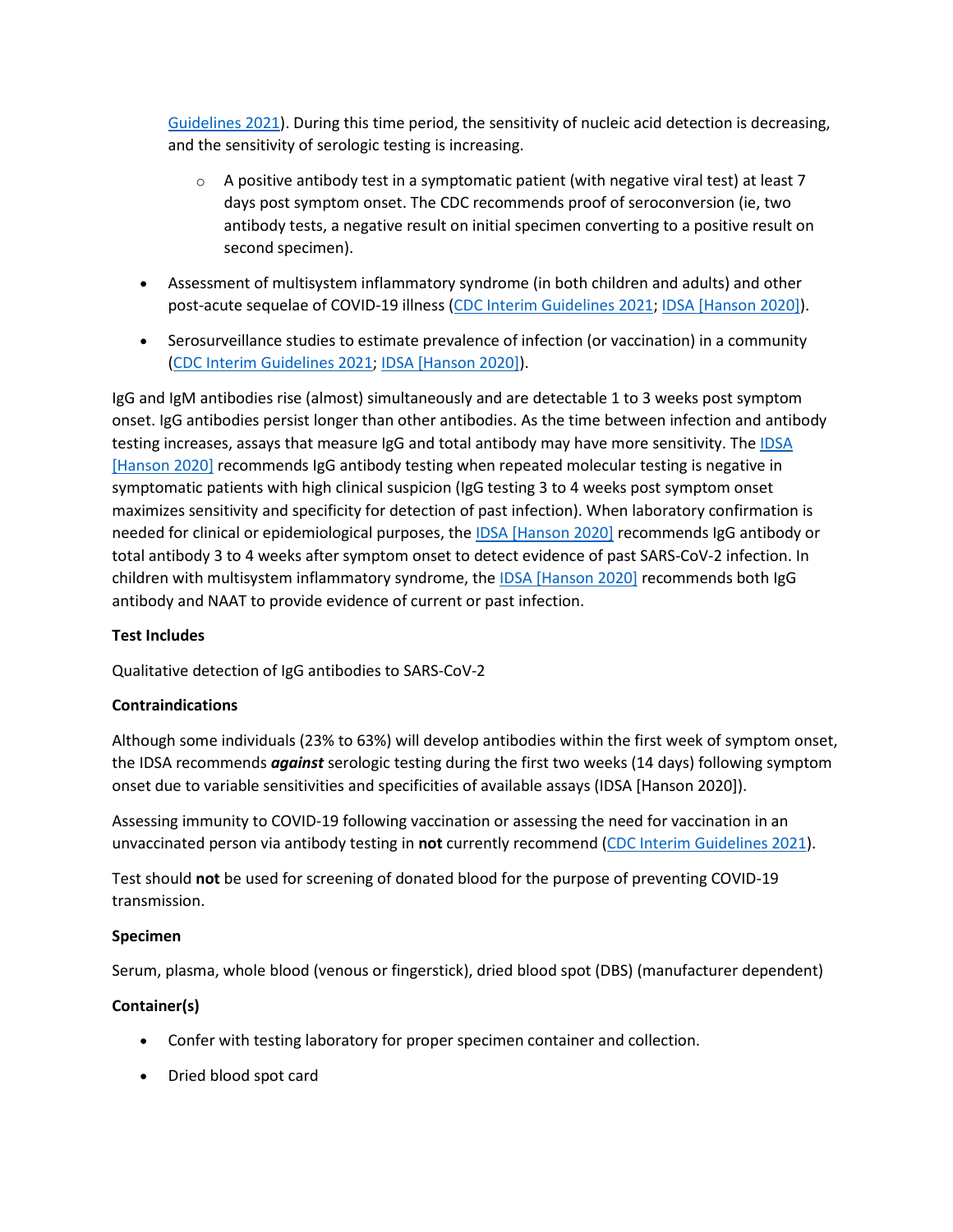- Green top (sodium or lithium) heparin tube
- Lavender top (EDTA) tube
- Serum separator tube or red top (no additive) tube
- Use items provided by manufacturer for fingerstick procedures.

#### **Alternate Container(s)**

- Confer with testing laboratory for appropriate alternate container(s).
- Light blue top (sodium citrate) tube
- Yellow top (ACD) tube

## **Volume / Minimum Volume**

Tube filled to capacity or 1 mL blood (0.5 mL serum or plasma); follow manufacturer's instructions for fingerstick volume

#### **Collection**

Prior to specimen collection, patient identity should be confirmed using two independent identifiers; use of a patient identification arm band or similar system is recommended. Specimen label(s) should include the two independent identifiers and the date of collection. There should be a method to identify the individual collecting the specimen. The specimen container(s) should be labeled in the presence of the patient after specimen is collected. Container(s) should **not** be prelabeled. Use computer-generated label(s), if available, to avoid transcription errors.

Routine venipuncture, using appropriate personal protective equipment; transport to laboratory immediately. Although SARS-CoV-2 antibodies can be detected in some individuals within the first week of illness, both IgM and IgG antibodies most commonly rise (almost) simultaneously within 2 to 3 weeks post symptom onset. The IDSA [Hanson 2020] recommends against testing prior to 14 days of symptoms, however; different assays have different recommended collection windows. Refer to manufacturer instructions for collection timing.

#### **Processing and Storage**

- Allow red top (no additive) tube to clot completely at room temperature. Centrifuge clotted or anticoagulated specimen within 1 hour of collection and transfer serum or plasma into clean, plastic vial and refrigerate or freeze.
- Refer to testing laboratory.

## **Stability**

Fingerstick whole blood specimen should be tested immediately.

Venous whole blood is stable refrigerated; see manufacturers recommendations.

Serum or plasma: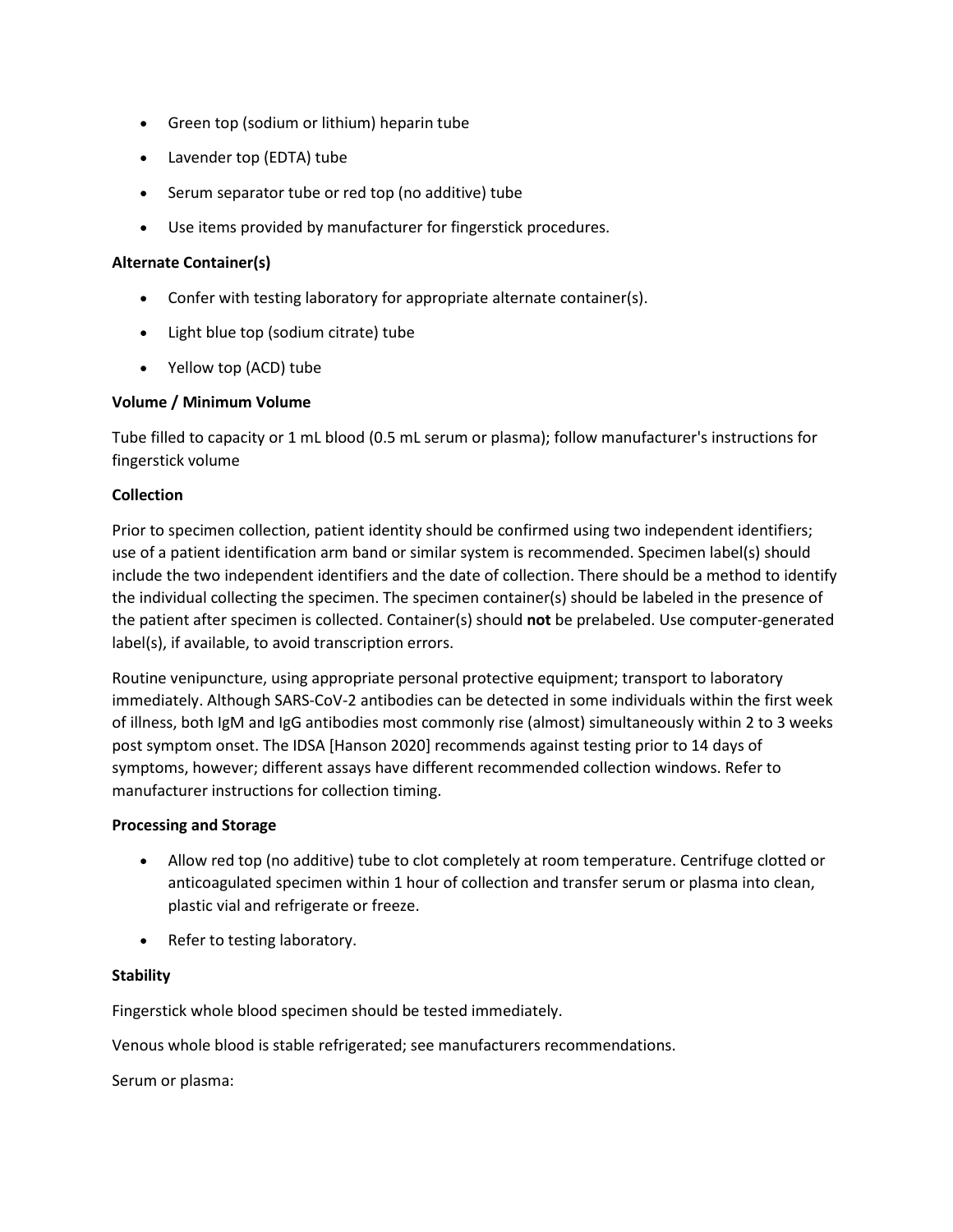- Room temperature: 4-48 hours (manufacturer dependent)
- Refrigerated: 2-7 days (manufacturer dependent)
- Frozen: 1-12 months (manufacturer dependent)

## **Causes for Rejection**

Gross hemolysis, gross lipemia, gross icterus, presence of particulate matter, microbial contamination

## **Methodology**

Lateral flow (LF); Chemiluminescent Immunoassay (CIA or CLIA); Chemiluminescent Microparticle Immunoassay (CMIA); Enzyme-Linked Immunosorbent Assay (ELISA); Fluorescent Microsphere Immunoassay (FMIA); Enzyme Linked Fluorescent Assay (ELFA)

## **Normal Values/Findings**

Negative or nonreactive

All positives must be reported to local/state health departments.

## **Interpretative Information**

Results from antibody testing should not be used as the sole basis to diagnose or rule out SARS-CoV-2 infection. Results should be used in conjunction with other data including symptoms, results of other tests, and clinical impression.

- A positive test indicates detection of IgG antibodies to SARS-CoV-2 and is consistent with a recent or previous infection with SARS-CoV-2.
	- $\circ$  See Additional Information (below) for interpretation of antibody test for vaccine recipients.
- A negative result suggests absence of detectable IgG antibodies to SARS-CoV-2, however, this does not preclude SARS-CoV-2 infection and should not be the sole basis for patient management decisions. A negative result can occur if antibody level is below the assay limit of detection, or if antibodies are not present during disease stage in which the sample was collected (eg, too early in the infection cycle [prior to IgG seroconversion] or due to a decline in titer over time). For patients who have been in contact with known infected individuals, have been in areas with high prevalence of active infection, or are experiencing symptoms consistent with COVID-19, a molecular diagnostic test is necessary to rule out infection.
- It is important to note, as very little is known about protective immunity of SARS-CoV-2 antibodies, serology results should **not** be used to establish immunity, make staffing decisions or decisions regarding the need for personal protective equipment.

## **Limitations**

• Immunocompromised patients may have a delayed antibody response to COVID-19 and produce levels of antibody which may be below the detection level of IgG assay.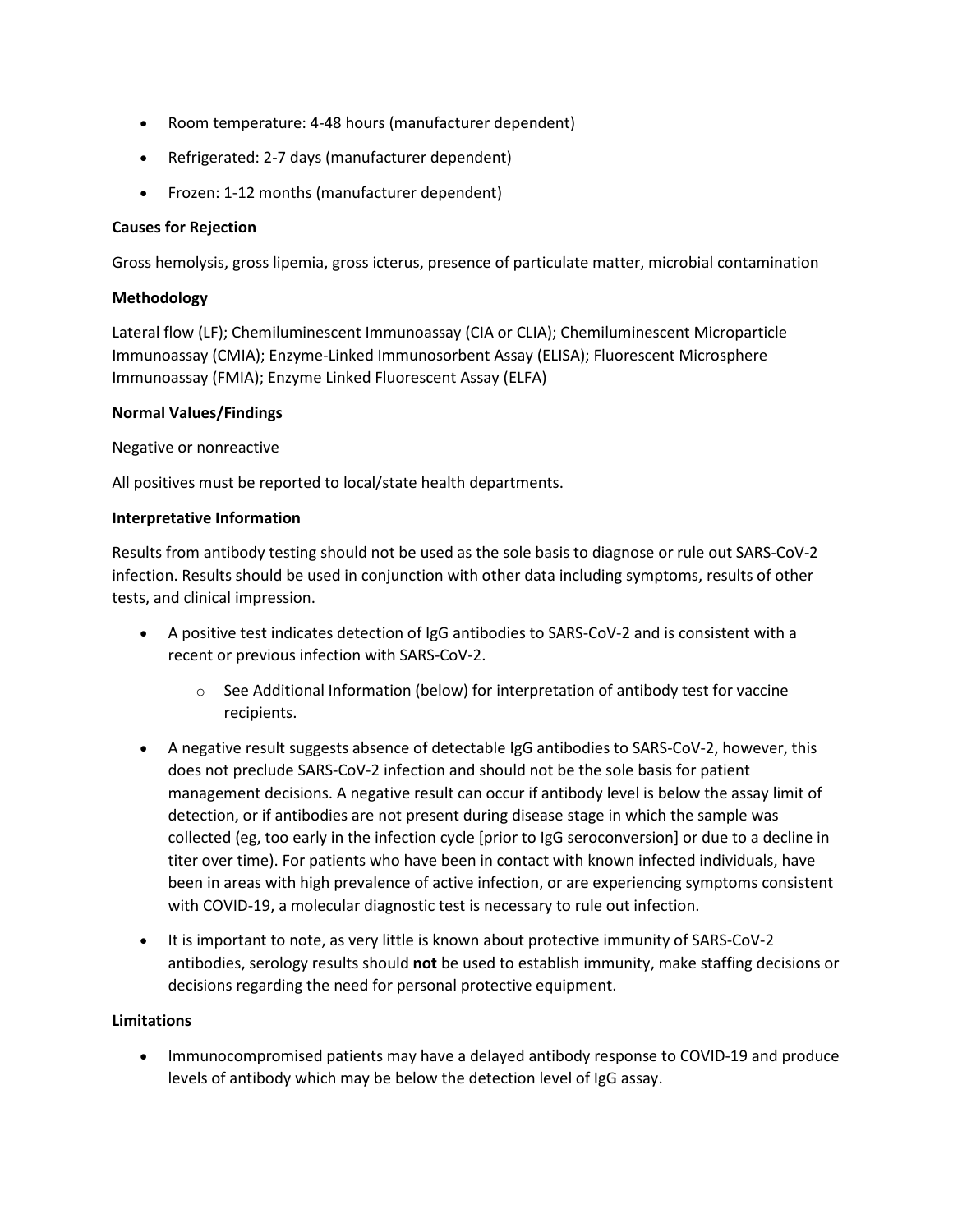- In patients tested too early during infection or prior to appearance of IgG antibodies, levels may be below level of detection despite active infection, thus yielding false-negative results.
- The presence of rheumatoid factor, HIV antibodies, HSV antibodies, or heterophilic antibodies in patient specimen can interfere with immunoassay.
- Patients who have received preparations of mouse monoclonal antibodies (for a diagnosis or a therapy) may have human anti-mouse antibodies (HAMA) which can interfere with immunoassays that employ mouse monoclonal antibodies.
- False-positive results due to cross-reactivity may occur with other coronaviruses (HKU1, NL63, OC43, or 229E).
- False-positive results due to cross-reactivity may occur with SAR-CoV-1 antibodies (EUROIMMUN 2020).
- Presence of biotin may interfere with immunoassay (LIAISON 2020).
- Individual immune response to SARS-CoV-2 can vary and different assays may provide different results. Values or results obtained cannot be used interchangeably with values obtained with different manufacturers' test methods.
- IgG antibodies to SARS-CoV-2 can persist for months. When serologic tests are used to support a diagnosis of recent COVID-19 illness, a single positive antibody test result may reflect previous SARS-CoV-2 infection rather then a recent illness.

# **Diagnostic Role**

Current antibody testing can help identify patients who previously had SARS-CoV-2 infection as well as patients with current infection who have had symptoms for several days to weeks. However, due to variability in detectable antibody levels in early stage disease, there is limited utility for diagnosis of acute infection with antibody testing.

Thus far, serologic correlates of protective immunity are not fully understood, but current evidence indicates that production of antibodies following SARS-CoV-2 infection confers some portion of immunity to reinfection for at least three to six months [\(CDC Interim Guidelines 2021;](https://www.cdc.gov/coronavirus/2019-ncov/lab/resources/antibody-tests-guidelines.html) Lumley 2021; Hall 2020). The robustness and durability of natural-infection immunity, how it compares to vaccine-induced immunity, and the impact of emerging viral variants are currently unknown and under study.

Because SARS-CoV-2 infection can be asymptomatic or minimally symptomatic, the official tally of actual infections is probably substantially underestimated. Large-scale serologic screening with validated tests may be able to provide a better measure of disease activity.

## **Laboratory/Diagnostic Pearls**

• Antibodies to SARS-CoV-2, typically detected 1 to 3 weeks post symptom onset, have been reported in patients with mild and severe disease. The antibody response is more robust (higher titers and longer persistence) in those with severe disease (Rijkers 2020). How long the antibodies persist after infection is unknown but they appear to persist for several months in most (Dan 2021).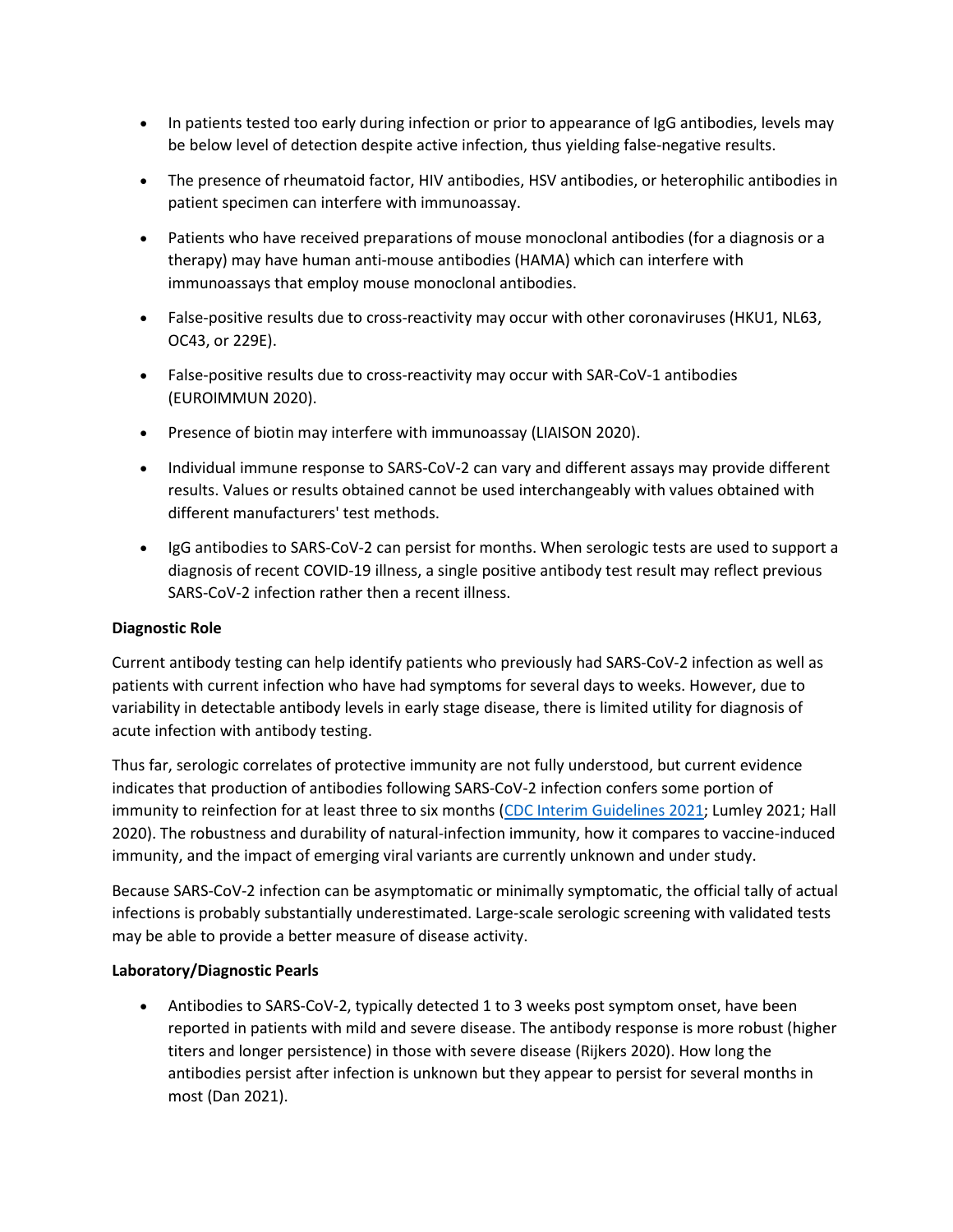• Studies indicate SARS-CoV-2 may persist on surfaces for a few hours up to several days dependent on conditions (eg, type of surface, temperature or humidity of the environment). Warmer temperatures and exposure to sunlight reduces viral survival time [\(CDC Environment](https://www.cdc.gov/coronavirus/2019-ncov/community/pdf/reopening_america_guidance.pdf)  [2020\)](https://www.cdc.gov/coronavirus/2019-ncov/community/pdf/reopening_america_guidance.pdf).

# **Additional Information**

The major antigenic targets of SARS-CoV-2 virus that induce antibody response are:

- 1. Spike glycoprotein (S) which is responsible for receptor binding and membrane fusion for viral entry into the host cell. Spike protein includes two regions S1 and S2. S1 contains a receptorbinding domain (RBD) that binds to the receptor angiotensin-converting enzyme 2 (ACE2) on host cells, and S2 facilitates viral fusion and entry (Huang 2020).
- 2. Nucleocapsid phosphoprotein (N) is an abundantly-produced immunodominant antigen (or protein) that takes part in the formation of viral structure and packaging of the viral genome, regulates viral RNA synthesis in replication/transcription, and modulates infected cell metabolism. [\(CDC Interim Guidelines 2021;](https://www.cdc.gov/coronavirus/2019-ncov/lab/resources/antibody-tests-guidelines.html) Kang 2020; Chang 2020).

Different serologic assays detect antibodies specific for various antigenic targets (N, S, or RBD), single or in combination. Current vaccines are focused on initiating antibody response against the spike (S) protein. Although current EUA tests have not been authorized to assess vaccine response, indications for these tests do not preclude using these tests on persons who have been vaccinated. Interpretation is below [\(CDC, Interim Guidelines 2021\)](https://www.cdc.gov/coronavirus/2019-ncov/lab/resources/antibody-tests-guidelines.html):

- Patient never vaccinated for SARS-CoV-2:
	- $\circ$  A positive test for antibody against N, S, or RBD indicates prior natural infection.
- Vaccinated patient:
	- $\circ$  A positive test for antibody against the vaccine target antigen (S), and negative for all other antigens, suggests vaccine-induced antibody (patient was never infected with SARS-CoV-2).
	- $\circ$  A positive test for any antibody other than vaccine-induced antibody, such as N protein, indicates resolving or past SARS-CoV-2 infection that could have occurred before or after vaccination.

Regardless of vaccination status, the presence of N protein antibodies is indicative of natural infection; the presence of S protein antibodies indicates either natural infection or vaccination. The presence of S protein antibodies with the absence of N protein antibodies is indicative of vaccination or could also indicate natural infection where N antibodies have declined.

If a serologic test to identify prior infection is performed in an individual who has received a spike protein COVID-19 vaccine, a test that detects antibodies to antigens other than the spike protein should be used.

For more information, interim guidance has been issued by the United States [CDC](https://www.cdc.gov/coronavirus/2019-ncov/index.html) and the World Health [Organization.](https://www.who.int/emergencies/diseases/novel-coronavirus-2019)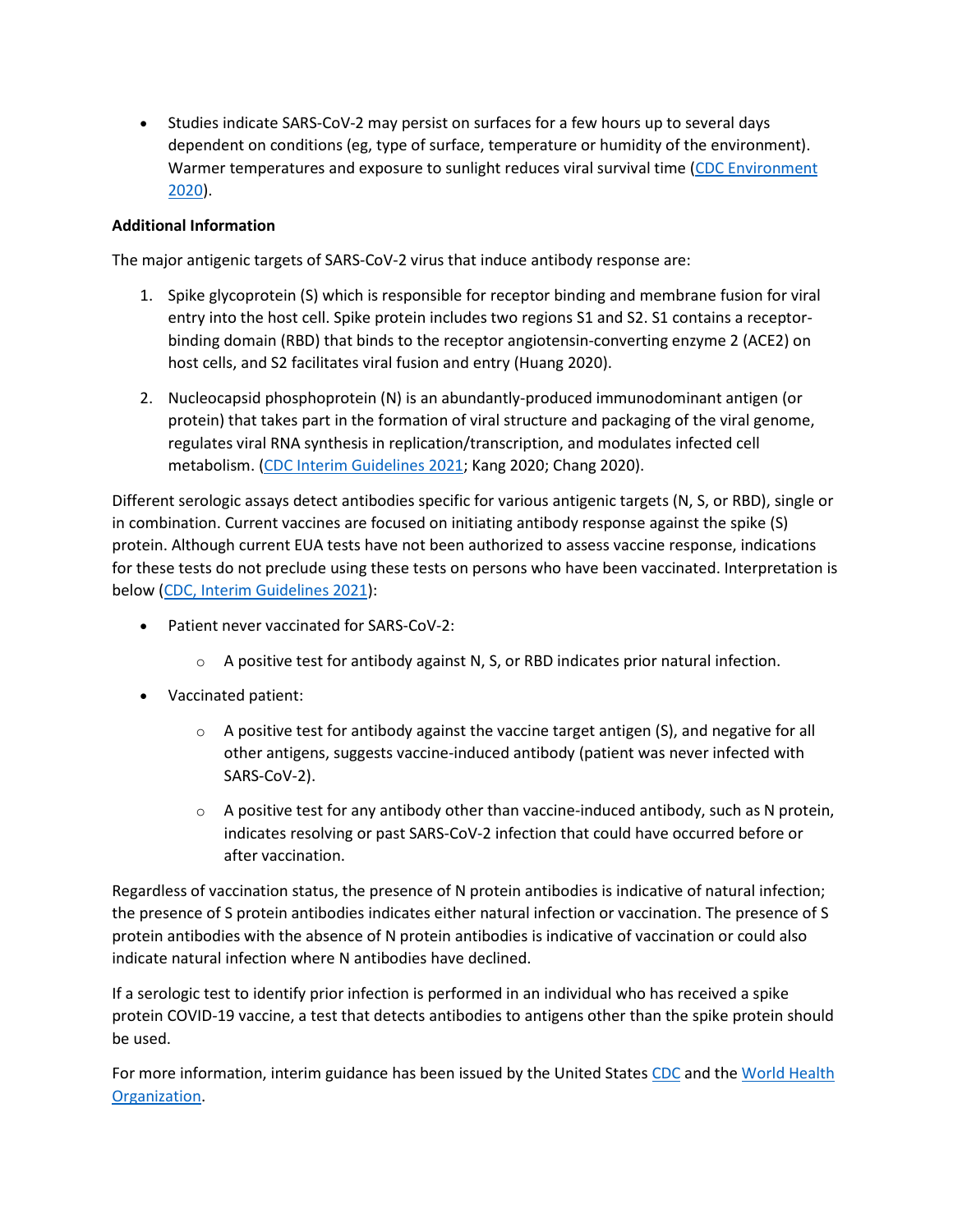See: [Interim Guidelines for COVID-19 Antibody Testing](https://www.cdc.gov/coronavirus/2019-ncov/lab/resources/antibody-tests-guidelines.html)

See: [Guidance for Healthcare Workers about COVID-19 \(SARS-CoV-2\) Testing](https://www.cdc.gov/coronavirus/2019-ncov/hcp/testing.html)

See: [Information for Laboratories](https://www.cdc.gov/coronavirus/2019-ncov/lab/index.html?CDC_AA_refVal=https%3A%2F%2Fwww.cdc.gov%2Fcoronavirus%2F2019-ncov%2Fguidance-laboratories.html)

See: [Interim Laboratory Biosafety Guidelines for Handling and Processing Specimens Associated with](https://www.cdc.gov/coronavirus/2019-ncov/lab/lab-biosafety-guidelines.html?CDC_AA_refVal=https%3A%2F%2Fwww.cdc.gov%2Fcoronavirus%2F2019-ncov%2Flab-biosafety-guidelines.html)  [Coronavirus Disease 2019 \(COVID-19\)](https://www.cdc.gov/coronavirus/2019-ncov/lab/lab-biosafety-guidelines.html?CDC_AA_refVal=https%3A%2F%2Fwww.cdc.gov%2Fcoronavirus%2F2019-ncov%2Flab-biosafety-guidelines.html)

See: FDA **[Emergency Use Authorizations](https://www.fda.gov/emergency-preparedness-and-response/mcm-legal-regulatory-and-policy-framework/emergency-use-authorization)** 

#### **Index Terms**

Betacoronavirus; COVID Antibody Test; COVID-19 Antibody IgG; IgG Antibody to SARS-CoV-2; SARS-CoV-2 Antibody, IgG; SARS-CoV-2 IgG

#### **Applies to**

Pandemic; Pneumonia of Unknown Etiology

#### **References**

Anti-SARS-CoV-2 ELISA (IgG) [product information]. Mountain Lakes, New Jersey: EUROIMMUN; May 4, 2020.

Bai Y, Yao L, Wei T, et al. Presumed Asymptomatic Carrier Transmission of COVID-19 [published online February 21, 2020]. *JAMA*[.\[PubMed 32083643\]](https://www.ncbi.nlm.nih.gov/entrez/query.fcgi?cmd=Retrieve&db=pubmed&dopt=Abstract&list_uids=32083643)

Burke RM, Killerby ME, Newton S, et al. Symptom Profiles of a Convenience Sample of Patients with COVID-19 - United States, January-April 2020. MMWR Morb Mortal Wkly Rep. 2020;69(28):904-908. Published 2020 Jul 17[.\[PubMed 32673296\]](https://www.ncbi.nlm.nih.gov/entrez/query.fcgi?cmd=Retrieve&db=pubmed&dopt=Abstract&list_uids=32673296)

Centers for Disease Control and Prevention (CDC). Overview of Testing for SARS-CoV-2 (COVID-19). [https://www.cdc.gov/coronavirus/2019-nCoV/hcp/clinical-criteria.html.](https://www.cdc.gov/coronavirus/2019-ncov/hcp/testing-overview.html) Updated June 14, 2021. Accessed June 18, 2021.

Centers for Disease Control and Prevention (CDC). COVID-19 Pandemic Planning Scenarios. [https://www.cdc.gov/coronavirus/2019-ncov/hcp/planning-scenarios.html.](https://www.cdc.gov/coronavirus/2019-ncov/hcp/planning-scenarios.html) Updated March 19, 2021. Accessed March 23 2021.

Centers for Disease Control and Prevention (CDC). COVID-19. Scientific Brief: SARS-CoV-2 Transmission. [https://www.cdc.gov/coronavirus/2019-ncov/science/science-briefs/sars-cov-2](https://www.cdc.gov/coronavirus/2019-ncov/science/science-briefs/sars-cov-2-transmission.html) [transmission.html](https://www.cdc.gov/coronavirus/2019-ncov/science/science-briefs/sars-cov-2-transmission.html). Updated May 7, 2021. Accessed July 30, 2021.

Centers for Disease Control and Prevention (CDC). Environmental Protection Agency (EPA). Guidance for cleaning and disinfecting public spaces, workplaces, businesses, schools, and homes. [https://www.cdc.gov/coronavirus/2019](https://www.cdc.gov/coronavirus/2019-ncov/community/pdf/reopening_america_guidance.pdf) [ncov/community/pdf/reopening\\_america\\_guidance.pdf.](https://www.cdc.gov/coronavirus/2019-ncov/community/pdf/reopening_america_guidance.pdf) Published September 16, 2020.

Centers for Disease Control and Prevention (CDC). Interim Guidelines for COVID-19 Antibody Testing. [https://www.cdc.gov/coronavirus/2019-ncov/lab/resources/antibody-tests-guidelines.html.](https://www.cdc.gov/coronavirus/2019-ncov/lab/resources/antibody-tests-guidelines.html) Updated March 17, 2021. Accessed March 22, 2021.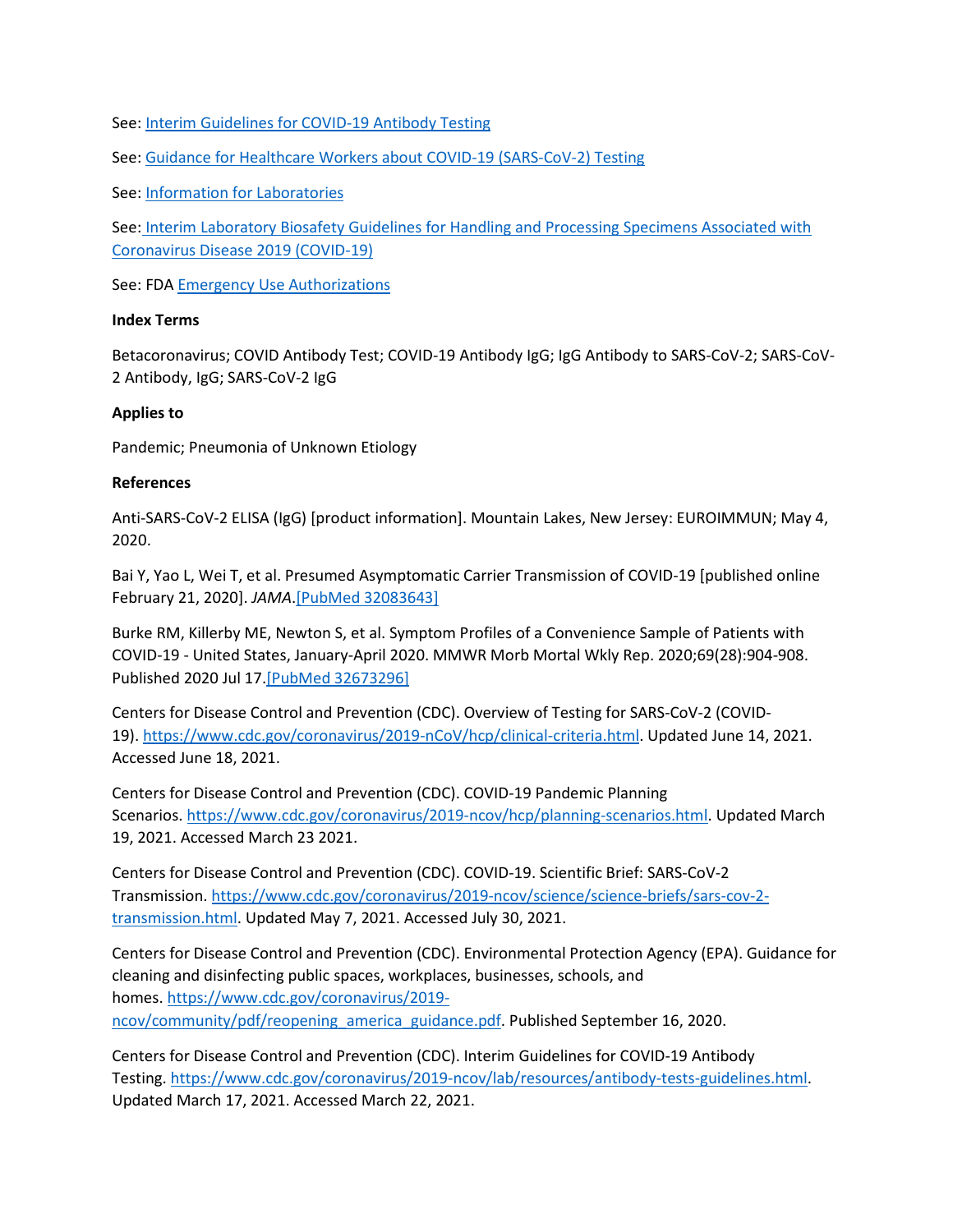Chang CK, Hou MH, Chang CF, Hsiao CD, Huang TH. The SARS coronavirus nucleocapsid protein--forms and functions. *Antiviral Res*. 2014 Mar;103:39-50. doi: 10.1016/j.antiviral.2013.12.009. Epub 2014 Jan 11.[\[PubMed 24418573\]](https://www.ncbi.nlm.nih.gov/entrez/query.fcgi?cmd=Retrieve&db=pubmed&dopt=Abstract&list_uids=24418573)

Dan JM, Mateus J, Kato Y, Hastie KM, et al. Immunological memory to SARS-CoV-2 assessed for up to 8 months after infection. *Science*. 2021 Feb 5;371(6529):eabf4063. doi: 10.1126/science.abf4063. Epub 2021 Jan 6[.\[PubMed 33408181\]](https://www.ncbi.nlm.nih.gov/entrez/query.fcgi?cmd=Retrieve&db=pubmed&dopt=Abstract&list_uids=33408181)

Hall V, Foulkes S, Charlett A, Atti A, Monk EJM, Simmons R, et al. Do antibody positive healthcare workers have lower SARS-CoV-2 infection rates than antibody negative healthcare workers? Large multicentre prospective cohort study (the SIREN study), England: June to November 2020. medRxiv. [https://www.medrxiv.org/content/10.1101/2021.01.13.21249642v1.](https://www.medrxiv.org/content/10.1101/2021.01.13.21249642v1) Published January 15, 2021.

Hanson KE, Caliendo AM, Arias CA, Englund JA, Hayden MK, Lee MJ, et al. Infectious Diseases Society of America Guidelines on the Diagnosis of COVID-19: Serologic Testing. Infectious Diseases Society of America (IDSA). 2020; Version 1.0.0. [https://www.idsociety.org/practice-guideline/covid-19-guideline](https://www.idsociety.org/practice-guideline/covid-19-guideline-serology/)[serology/.](https://www.idsociety.org/practice-guideline/covid-19-guideline-serology/) Accessed March 18, 2021.

Huang Y, Yang C, Xu XF, Xu W, Liu SW. Structural and functional properties of SARS-CoV-2 spike protein: potential antivirus drug development for COVID-19. *Acta Pharmacol Sin*. 2020 Sep;41(9):1141-1149. doi: 10.1038/s41401-020-0485-4. Epub 2020 Aug 3.[\[PubMed 32747721\]](https://www.ncbi.nlm.nih.gov/entrez/query.fcgi?cmd=Retrieve&db=pubmed&dopt=Abstract&list_uids=32747721)

Kang S, Yang M, Hong Z, et al. Crystal structure of SARS-CoV-2 nucleocapsid protein RNA binding domain reveals potential unique drug targeting sites. *Acta Pharm Sin B*. 2020 Jul;10(7):1228-1238. doi: 10.1016/j.apsb.2020.04.009. Epub 2020 Apr 20[.\[PubMed 32363136\]](https://www.ncbi.nlm.nih.gov/entrez/query.fcgi?cmd=Retrieve&db=pubmed&dopt=Abstract&list_uids=32363136)

LIAISON SARS-CoV-2 S1/S2 IgG [product information]. Stillwater, Minnesota: DiaSorin Inc; April 2020

Li Q, Guan X, Wu P, et al. Early Transmission Dynamics in Wuhan, China, of Novel Coronavirus-Infected Pneumonia [published online January 29, 2020]. *N Engl J Med*.[\[PubMed 31995857\]](https://www.ncbi.nlm.nih.gov/entrez/query.fcgi?cmd=Retrieve&db=pubmed&dopt=Abstract&list_uids=31995857)

Li Z, Yi Y, Luo X, et al. Development and Clinical Application of A Rapid IgM-IgG Combined Antibody Test for SARS-CoV-2 Infection Diagnosis [published online February 27, 2020]. *J Med Virol*[.\[PubMed](https://www.ncbi.nlm.nih.gov/entrez/query.fcgi?cmd=Retrieve&db=pubmed&dopt=Abstract&list_uids=32104917)  [32104917\]](https://www.ncbi.nlm.nih.gov/entrez/query.fcgi?cmd=Retrieve&db=pubmed&dopt=Abstract&list_uids=32104917)

Lumley SF, O'Donnell D, Stoesser NE, Matthews PC, Howarth A, Hatch SB, et al; Oxford University Hospitals Staff Testing Group. Antibody Status and Incidence of SARS-CoV-2 Infection in Health Care Workers. N Engl J Med. 2021 Feb 11;384(6):533-540. doi: 10.1056/NEJMoa2034545. Epub 2020 Dec 23[.\[PubMed 33369366\]](https://www.ncbi.nlm.nih.gov/entrez/query.fcgi?cmd=Retrieve&db=pubmed&dopt=Abstract&list_uids=33369366)

Rijkers G, Murk JL, Wintermans B, et al. Differences in Antibody Kinetics and Functionality Between Severe and Mild Severe Acute Respiratory Syndrome Coronavirus 2 Infections. *J Infect Dis*. 2020 Sep 14;222(8):1265-1269. doi: 10.1093/infdis/jiaa463.[\[PubMed 32726417\]](https://www.ncbi.nlm.nih.gov/entrez/query.fcgi?cmd=Retrieve&db=pubmed&dopt=Abstract&list_uids=32726417)

SARS-CoV-2 IgG [product information]. Abbott Park, IL: Abbott Laboratories Diagnostics Division; April 2020.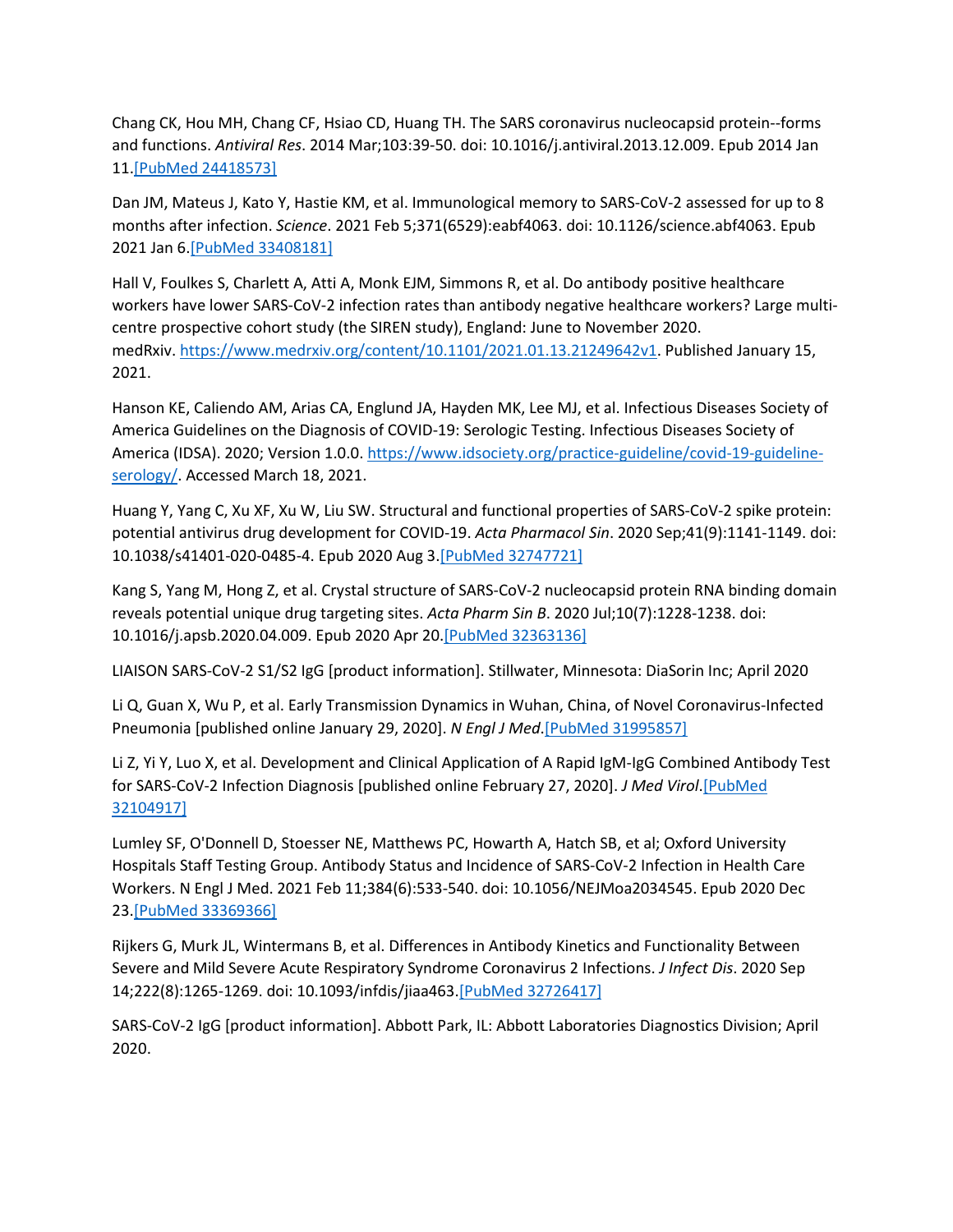Symbiotica, Inc; FDA. Emergency Use Authorization (EUA) Summary COVID-19 Self-Collected Antibody Test System. [https://www.fda.gov/media/147368/download.](https://www.fda.gov/media/147368/download) Published April 5, 2021. Accessed April 7, 2021.

US Food & Drug Administration (FDA). Beware of Fraudulent Coronavirus Tests, vaccines and Treatments. [https://www.fda.gov/consumers/consumer-updates/beware-fraudulent-coronavirus-tests](https://www.fda.gov/consumers/consumer-updates/beware-fraudulent-coronavirus-tests-vaccines-and-treatments?utm_campaign=FDA%20MedWatch%20-%20Fraudulent%20Coronavirus%20Tests%2C%20Vaccines%20and%20Treatments&utm_medium=email&utm_source=Eloqua)[vaccines-and-treatments?utm\\_campaign=FDA%20MedWatch%20-](https://www.fda.gov/consumers/consumer-updates/beware-fraudulent-coronavirus-tests-vaccines-and-treatments?utm_campaign=FDA%20MedWatch%20-%20Fraudulent%20Coronavirus%20Tests%2C%20Vaccines%20and%20Treatments&utm_medium=email&utm_source=Eloqua) [%20Fraudulent%20Coronavirus%20Tests%2C%20Vaccines%20and%20Treatments&utm\\_medium=email](https://www.fda.gov/consumers/consumer-updates/beware-fraudulent-coronavirus-tests-vaccines-and-treatments?utm_campaign=FDA%20MedWatch%20-%20Fraudulent%20Coronavirus%20Tests%2C%20Vaccines%20and%20Treatments&utm_medium=email&utm_source=Eloqua) [&utm\\_source=Eloqua.](https://www.fda.gov/consumers/consumer-updates/beware-fraudulent-coronavirus-tests-vaccines-and-treatments?utm_campaign=FDA%20MedWatch%20-%20Fraudulent%20Coronavirus%20Tests%2C%20Vaccines%20and%20Treatments&utm_medium=email&utm_source=Eloqua) Current November 20,2020. Accessed December 2, 2020.

US Food & Drug Administration (FDA). bioMérieux. VIDAS® SARS-COV-2 IgG [Emergency Use Authorization]. <https://www.fda.gov/media/140937/download>. Published August 2020. Accessed January 7, 2021

US Food & Drug Administration (FDA). FDA Advises Against Use of SARS-CoV-2 Antibody Test Results to Evaluate Immunity or Protection From COVID-19, Including After Vaccination. [https://www.fda.gov/news-events/press-announcements/fda-brief-fda-advises-against-](https://www.fda.gov/news-events/press-announcements/fda-brief-fda-advises-against-use-sars-cov-2-antibody-test-results-evaluate-immunity-or-protection)

[use-sars-cov-2-antibody-test-results-evaluate-immunity-or-protection.](https://www.fda.gov/news-events/press-announcements/fda-brief-fda-advises-against-use-sars-cov-2-antibody-test-results-evaluate-immunity-or-protection) Published May 19, 2021. Accessed May 20, 2021.

US Food & Drug Administration (FDA). Mount Sinai Laboratory COVID-19 ELISA IgG Antibody Test [EUA Summary]. <https://www.fda.gov/media/137029/download>. Published April 15, 2020. Accessed May 5, 2020

US Food & Drug Administration (FDA). Quanterix. Simoa™ Semi-Quantitative SARS-CoV-2 IgG Antibody Test [Emergency Use Authorization]. <https://www.fda.gov/media/144764/download>. Published December 2020. Accessed January 7, 2021.

US Food & Drug Administration (FDA). ZEUS ELISA. SARS-CoV-2 IgG Test System [Emergency Use Authorization]. [https://www.fda.gov/media/142809/download.](https://www.fda.gov/media/142809/download) Published October 2020. Accessed January 7, 2021.

VITROS Immunodiagnostic Products. Anti-SARS-CoV-2 IgG Reagent Pack and VITROS Immunodiagnostic Products Anti-SARS-CoV-2 IgG Calibrator (Version 3.0) [product information]. Rochester, NY: Ortho-Clinical Diagnostics, Inc; April 2020.

Wang C, Horby PW, Hayden FG, Gao GF. A novel coronavirus outbreak of global health concern [published online January 24, 2020] [published correction appears in Lancet January 29, 2020]. *Lancet*. 2020 Feb 15;395(10223):470-473[.\[PubMed 31986257\]](https://www.ncbi.nlm.nih.gov/entrez/query.fcgi?cmd=Retrieve&db=pubmed&dopt=Abstract&list_uids=31986257)

World Health Organization (WHO). Coronavirus disease 2019 (COVID-19). Situation reports. [https://www.who.int/emergencies/diseases/novel-coronavirus-2019/situation-reports/.](https://www.who.int/emergencies/diseases/novel-coronavirus-2019/situation-reports/) Updated March 21, 2022. Accessed March 22, 2022.

World Health Organization (WHO). Diagnostic testing for SARS-CoV-2 [interim guidance]. [https://www.who.int/publications/i/item/diagnostic-testing-for-sars-cov-2.](https://www.who.int/publications/i/item/diagnostic-testing-for-sars-cov-2) Published September 11, 2020. Accessed December 9, 2020.